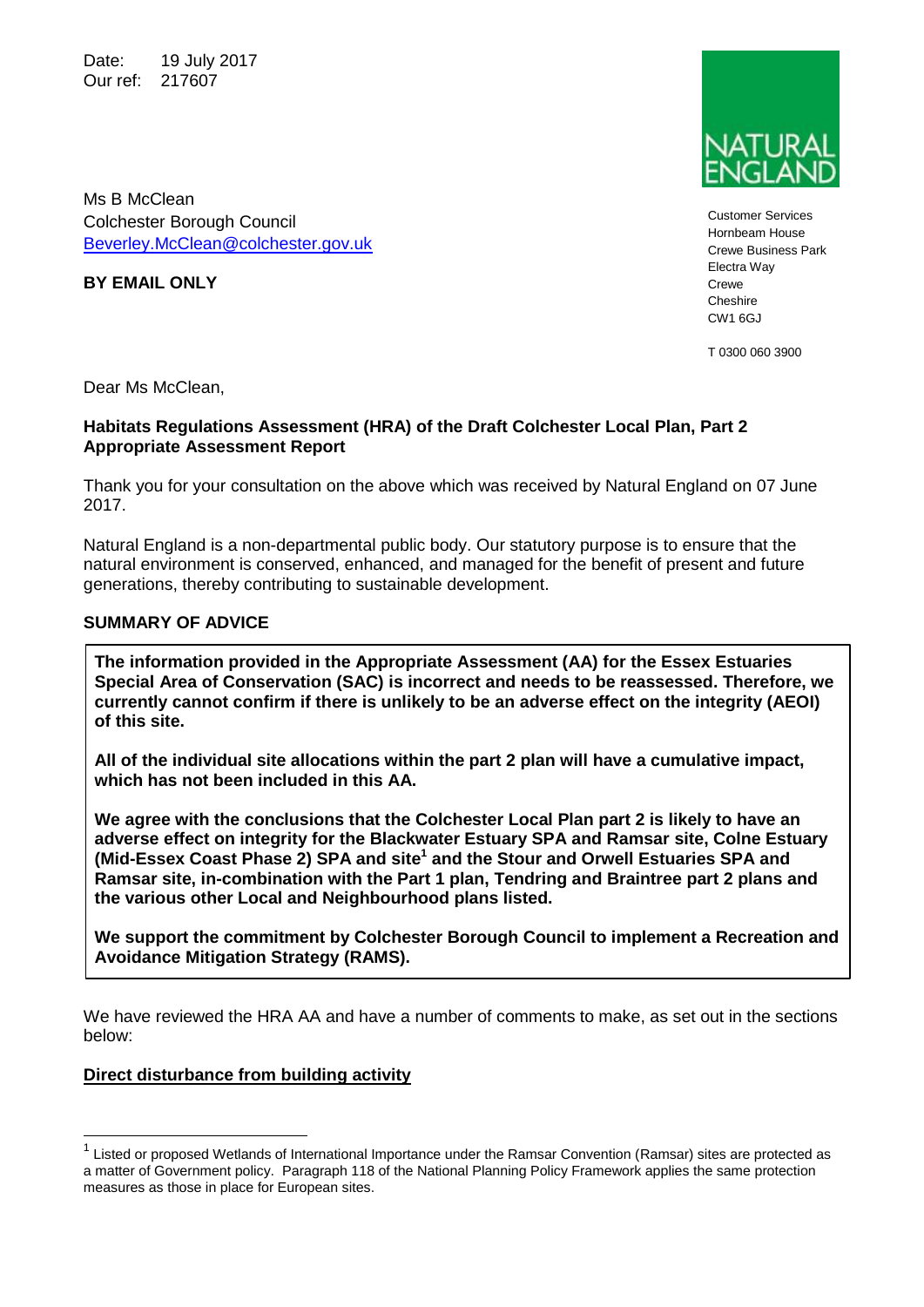- *Colne Estuary (Mid-Essex Coast Phase 2) SPA and Ramsar site*
- *Blackwater Estuary SPA and Ramsar site*
- *Essex Estuaries SAC*

The AA concludes that no sites have been allocated in close proximity to any sites, however if any non-strategic sites come forward over the plan period they will be covered by the addition of policy wording: "Proposals in close proximity to a European site must demonstrate through HRA screening that the scheme will not lead to likely significant effects to the integrity of the European site. **Where this cannot be ruled out, a full appropriate assessment will be required to be undertaken."**

We note for the Essex Estuaries SAC and in the conclusion and summary of recommendations section, second bullet point, the wording does not include a full appropriate assessment being required, where effects cannot be ruled out. For consistency and assurance we advise that the full wording as above for the Colne and Blackwater is included in policies OV1, OV2 and DM6 and amended in the Essex Estuaries SAC and conclusion sections of the HRA.

#### **Recreational Disturbance**

- *Colne Estuary (Mid-Essex Coast Phase 2) SPA and Ramsar site*
- *Blackwater Estuary SPA and Ramsar site*

#### Part 2 plan allocations

The AA has only assessed the allocations screened in alone, such as Mersea Island. The AA has not considered the part 2 plan allocations cumulatively with each other. The advice provided in our email response dated 17/01/2017 to the part 2 HRA screening assessment was as follows: '*For the allocations which have been screened out alone, you still need to consider whether the allocations need to be screened in "in-combination" (with other allocations in the plan and the Garden Communities / Part 1)'.*

As we previously advised, although screened out as individual allocations, all of the allocations need to be considered cumulatively as a collective whole plan housing figure within the zone of influence of European sites. In line with the part 1 AA, we advise that the total net increase of dwellings from the part 2 allocations, cumulatively, will have an adverse effect on integrity (in the absence of mitigation). Therefore the Recreation Avoidance and Mitigation Strategy (RAMS) will need to apply to all housing allocations coming forward, within the respective zone of influence for each European site.

We advise that the RSPB maps used are misleading and have not correctly identified the boundaries of the Colne and Blackwater Estuaries. Figure 2: Blackwater Estuary shows Mersea Island, however everything to the East of The Strood is the Colne Estuary, which is the majority of that map. The majority of high tide roosts have been identified, although some have been missed. The maps also suggest that only the roosts and feeding sites are high risk, however if birds are resting/loafing on mudflats or other areas and are disturbed, this is still high risk.

*Essex Estuaries SAC*

Natural England advises that the information detailed in this section is incorrect. The same information has been used for the SAC, as for the Colne and Blackwater SPA's. The designations are notified for different features, and waterbirds are not a feature of the Essex Estuaries SAC. As identified in the HRA, the qualifying features are:

- Sandbanks which are slightly covered by sea water all the time; Subtidal sandbanks
- Estuaries
- Mudflats and sandflats not covered by seawater at low tide; Intertidal mudflats and sandflats
- *Salicornia* and other annuals colonising mud and sand; Glasswort and other annuals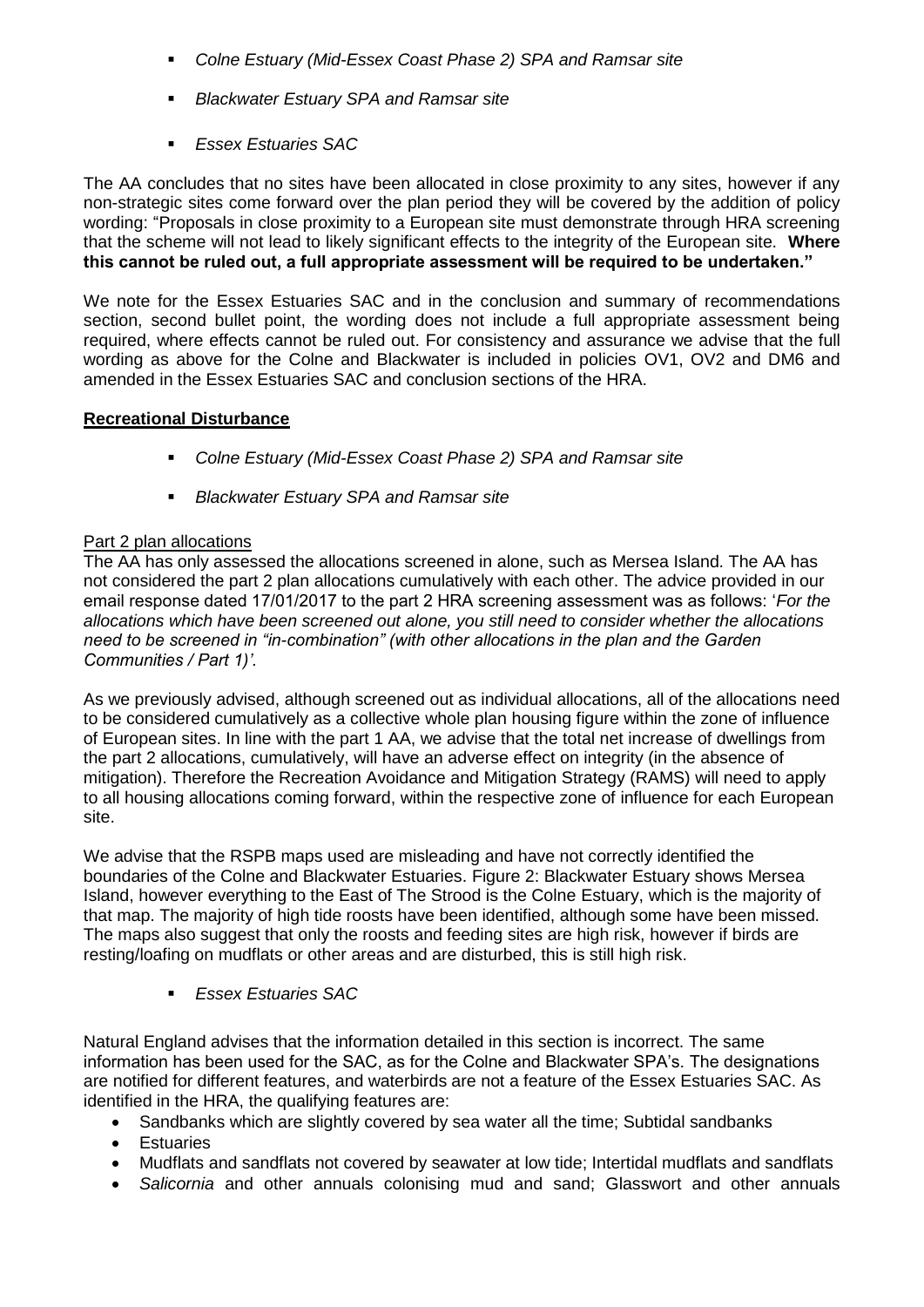colonising mud and sand

- *Spartina* swards (*Spartinion maritimae);* Cord-grass swards
- Atlantic salt meadows (*Glauco-Puccinellietalia maritimae)*
- Mediterranean and thermos-Atlantic halophilous scrubs (*Sarcocornetea fruticose);*  Mediterranean saltmarsh scrub

Recreational disturbance impacts would be from trampling and damage due to increased footfall/dogs to the above habitats, and increased water sports activities causing damage to the intertidal habitat areas.

In the second paragraph the justification says: *"Disturbance to mudflats tends to occur on hot and busy weekends when there is a low tide. This disturbance thus avoids the sensitive over-wintering and spring breeding periods."*

This is still describing direct disturbance to the mudflats, during busy summer periods. Therefore there is an adverse effect on the integrity of the Essex Estuaries SAC.

Figure 1 for the Colne has also been included, with findings from the RSPB, which is incorrect for the SAC. The first paragraph below this figure then says: *"Water based recreational activities including sailing, motorboats, and jet skis have also been identified as resulting in disturbance to SPA/Ramsar bird species."* The second paragraph after figure 1 then goes on to say: *"The Section 1 appropriate assessment (paragraphs 6.29-6.30) concluded that the effect of water based recreation on SPA/Ramsar birds is difficult to predict and manage but studies from elsewhere in the UK suggest that people will travel relatively far to partake in such activities and that they are more prevalent in the summer months."*

This again implies that during busy summer periods there will be more recreational disturbance, which in turn means more trampling/damage to the sensitive habitats.

Loss of offsite functionally linked land is also not relevant to the SAC.

Therefore the impacts from recreational disturbance to the SAC features need to be reassessed, and appropriate mitigation implemented.

## **Caravans**

- *Colne Estuary (Mid-Essex Coast Phase 2) SPA and Ramsar site*
- *Blackwater Estuary SPA and Ramsar site*

We support the precautionary approach, that if caravan site owners do not wish to participate in the RAMS process then any future extensions will require their own HRA and where required AA. This would need to demonstrate both alone, and in combination effects with other plans and projects, and appropriate mitigation measures would need to be secured to ensure their project would not have a likely significant effect or adverse effect on the above sites.

#### **Water quality and quantity**

- *Stour and Orwell Estuaries SPA and Ramsar site*
- *Colne Estuary (Mid-Essex Coast Phase 2) SPA and Ramsar site*
- *Blackwater Estuary SPA and Ramsar site*
- *Essex Estuaries SAC*

The AA concludes that the safeguards which will be included within the Part 2 Local Plans (e.g. policy safeguards such as a commitment to ensure that phasing of development does not exceed infrastructure capabilities and that the necessary upgrades are in place prior to development coming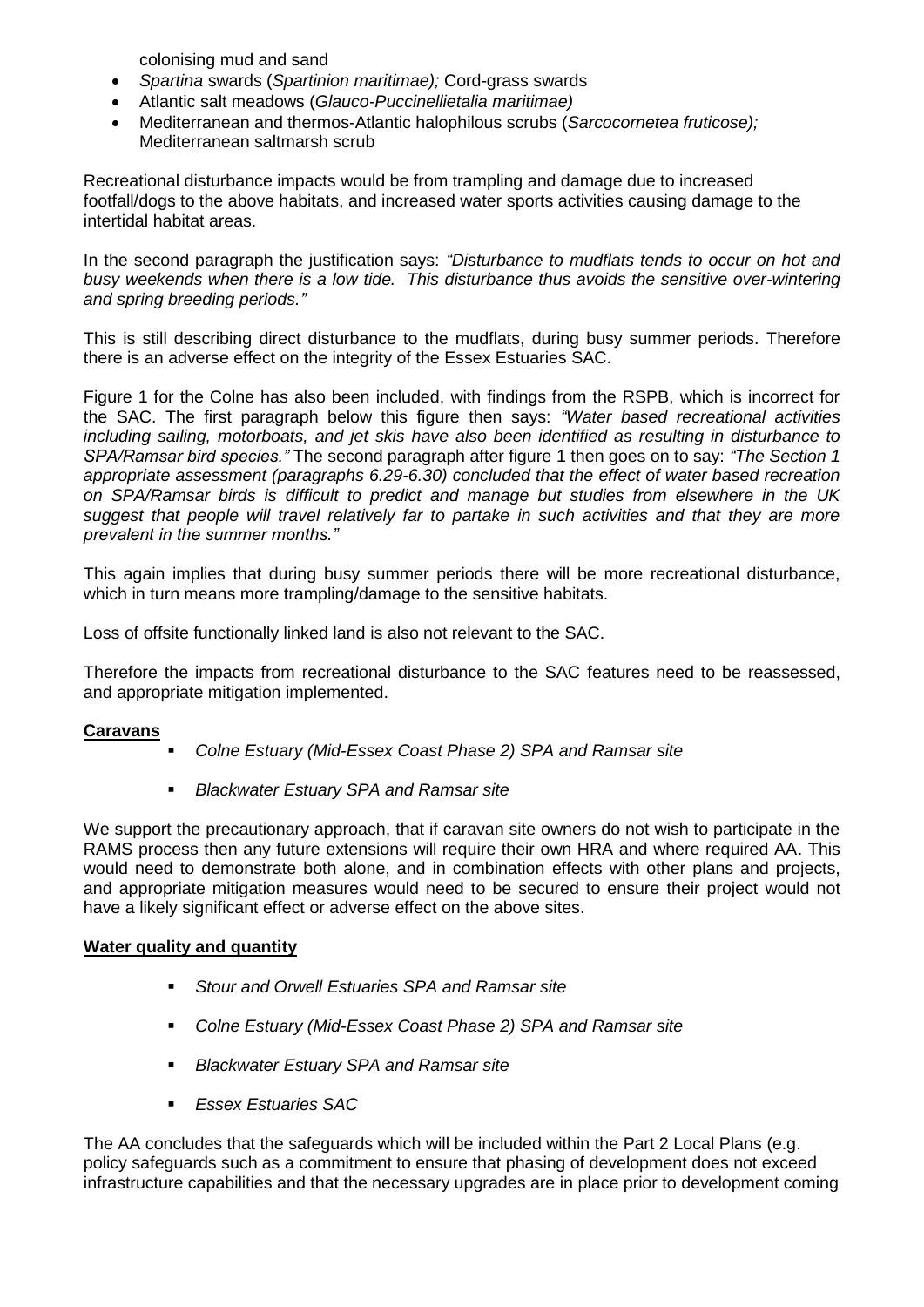forward) will ensure that a given development will not proceed until the necessary infrastructure upgrades have been provided as necessary in accordance with Anglian Water and Environment Agency advice. In addition, we strongly recommend that the advice of Anglian Water and the Environment Agency continues to be sought on this issue.

#### **Provided each of the above safeguards are fully incorporated into the relevant policies, Natural England agrees that the Plan will not lead to AEOI of the aforementioned designated sites.**

# **Loss of offsite functional habitat**

*Colne Estuary (Mid-Essex Coast Phase 2) SPA and Ramsar site*

For part 1 the Tendring and Colchester Borders Garden Community development site is identified as being of potential value as offsite functional habitat (also known as 'functionally linked land') for golden plover and lapwing which are qualifying designated site species. As a result, safeguards are recommended in the form of further survey and assessment as part of any development proposal, and commitment to phasing of development and provision of suitable migratory habitat as appropriate

The AA for part 2 has concluded that provided the mitigation measures above are incorporated into Section 1 of the plan, section 2 will not lead to a likely significant effect to European sites.

## **Urbanisation**

- *Colne Estuary (Mid-Essex Coast Phase 2) SPA and Ramsar site*
- *Blackwater Estuary SPA and Ramsar site*
- *Essex Estuaries SAC*

We welcome the inclusion of wording in policy DM6 (Economic development in rural areas and the countryside), which will state "that any planning application within 400 metres of a European site must provide mechanisms to prevent fly tipping, the introduction of invasive species and vandalism.

One minor amendment is required in the Blackwater AA section, which repeats that there are no residential or employment allocations within 400 metres of the Colne Estuary, which should say Blackwater.

## **Other**

*Colne Estuary (Mid-Essex Coast Phase 2) SPA and Ramsar site*

Policy DM25 promotes District Heating projects in the garden communities. As these are innovative projects and the impacts are unknown we welcome the inclusion of a project level HRA and if necessary AA. We also welcome the amendment to policy ENV1 which now includes wording consistent with the above to ensure compliance with the Habitats Regulations.

## **Recreational impacts in-combination**

- *Colne Estuary (Mid-Essex Coast Phase 2) SPA and Ramsar site*
- *Blackwater Estuary SPA and Ramsar site*
- *Stour and Orwell Estuaries SPA and Ramsar site*

The AA concludes that SANG's are generally an effective mitigation measure, however, also acknowledges that it is difficult to recreate an estuarine habitat as found at the Colne, Blackwater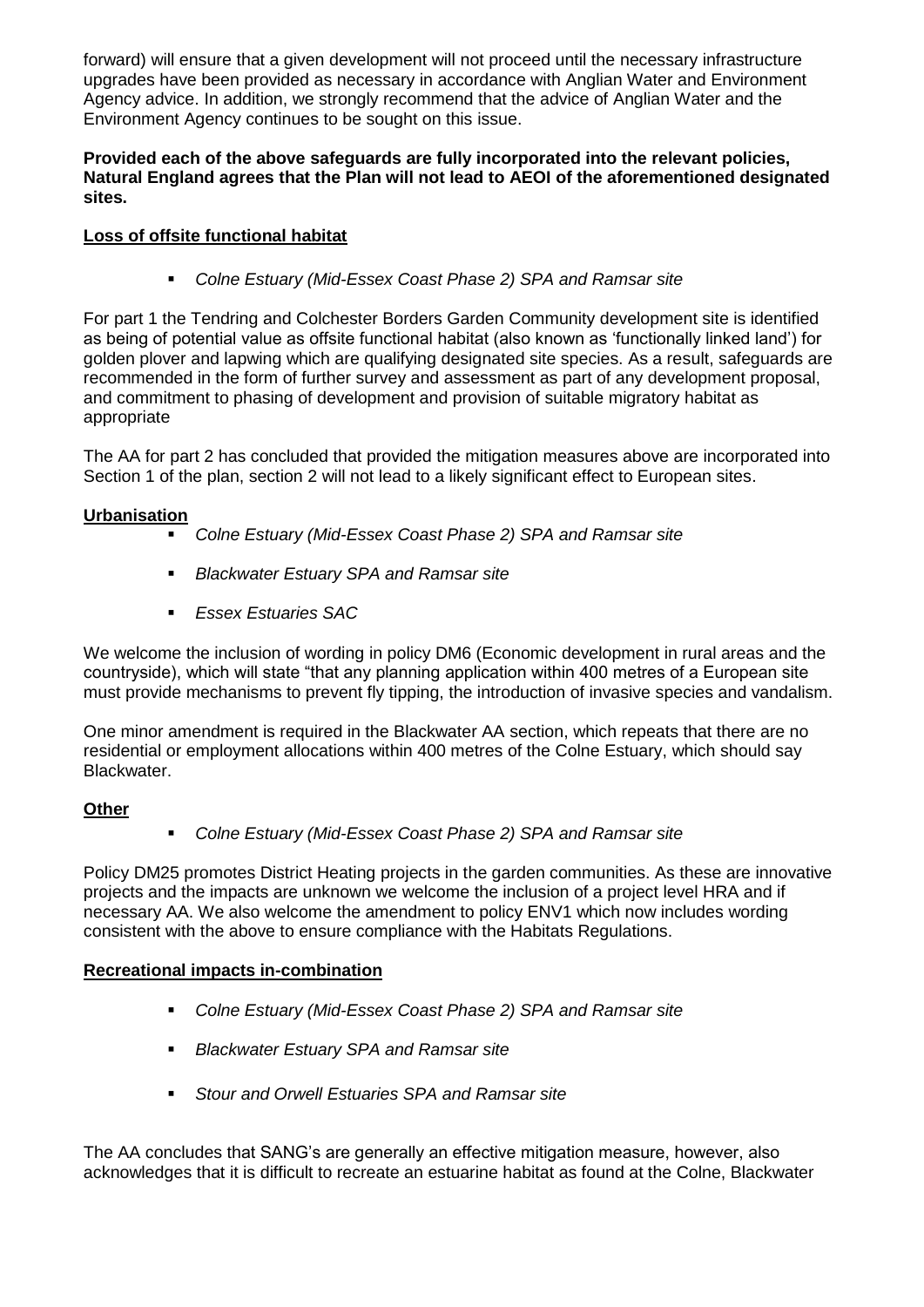and Stour and Orwell SPA's and Essex Estuaries SAC. The draw of the coast will always attract visitors, which means there will still be a residual effect, which requires additional mitigation, above SANGs provision.

The AA recommends that this issue is mitigated through the implementation of a cross-authority strategic solution (Colchester Borough, Braintree District and Tendring District Councils), referred to as a Recreation Avoidance and Mitigation Strategy (RAMS). As per our previous advice on this issue, we fully support this recommendation and consider that such an approach is the most effective and efficient means for planning authorities, developers and Natural England to ensure that housing growth is sustainably integrated alongside nature conservation in the long term.

On the specifics of the strategic solution, the AA recommends that two separate RAMS are produced with respect to the North Essex Authorities (NEA) Strategic Part 1 Plan and the authorityspecific Part 2 Plans. However, we advise that the best approach would be to develop a single cross-authority RAMS to include all relevant designated sites. We strongly recommend that a consultant is commissioned to undertake this work as soon as possible and that they and the relevant authorities meet with Natural England at the earliest opportunity to discuss the scope and progression of the strategy. As alluded to in the AA, a policy commitment must be made to the production of a RAMS, which will need to be prepared and agreed with Natural England by the time the Local Plan is adopted. This is required to ensure that there is a sufficient level of certainty that the RAMS will delivered and, subsequently, that the Plan can be considered sound in terms of the Habitats Regulations.

With regards the related issue of open space provision within residential development sites, we support the requirement in policy DM18 (Provision of Public Open Space) for new development to provide for the recreational needs of new communities. We welcome that sites over 5ha are required to provide a strategic area of open space, and that every new dwelling will have open space provision. We support the general principle of implementing high quality natural and seminatural informal open space which, among its many functions, helps absorb day-to-day recreational activities such as routine dog walking thereby reducing the frequency of visits made to the above designated sites. In order to serve this function, such open space must be of a suitable size and include circular walks of sufficient length for daily dog walking (i.e. 2.7 km), dogs-off-lead areas and waste bins etc.

#### **Conclusion and summary of recommendations**

The additions to paragraph 5.4 of the supportive text to Policy ENV1, only refers to the Wivenhoe Neighbourhood Plan, and some of the allocations in part 2 such as Mersea Island. As explained above in the Recreational Disturbance section, Part 2 Plan allocations, cumulatively will have an effect, and should therefore also be included in the policy wording changes.

We note within section 5.5 – *"The strategies, where necessary, will require new residential development, that is likely to affect the integrity of the Colne, Blackwater and Stour European Sites,*  to pay for the implementation of the mitigation. The appropriate mechanism will be identified in the *strategies."*

We advise that 'where necessary' is removed from this paragraph. It has been concluded that the RAMS is required and we advise that the part 2 plan housing growth will have an adverse effect on integrity of the designated sites, in-combination with the part 1 plan and adjacent North Essex authorities. The additional policy wording is currently too ambiguous and the RAMS strategic solution will apply to all housing growth within the zones of influence in Colchester for both the part 1 and part 2 plans. This means all proposed residential developments within the zones of influence will be required to pay a mitigation tariff (to be decided in the RAMS SPD), which will avoid any confusion for developers when the RAMS is implemented. We advise this is updated within the AA and the relevant policies/supportive text of the local plan.

#### **Zones of Influence**